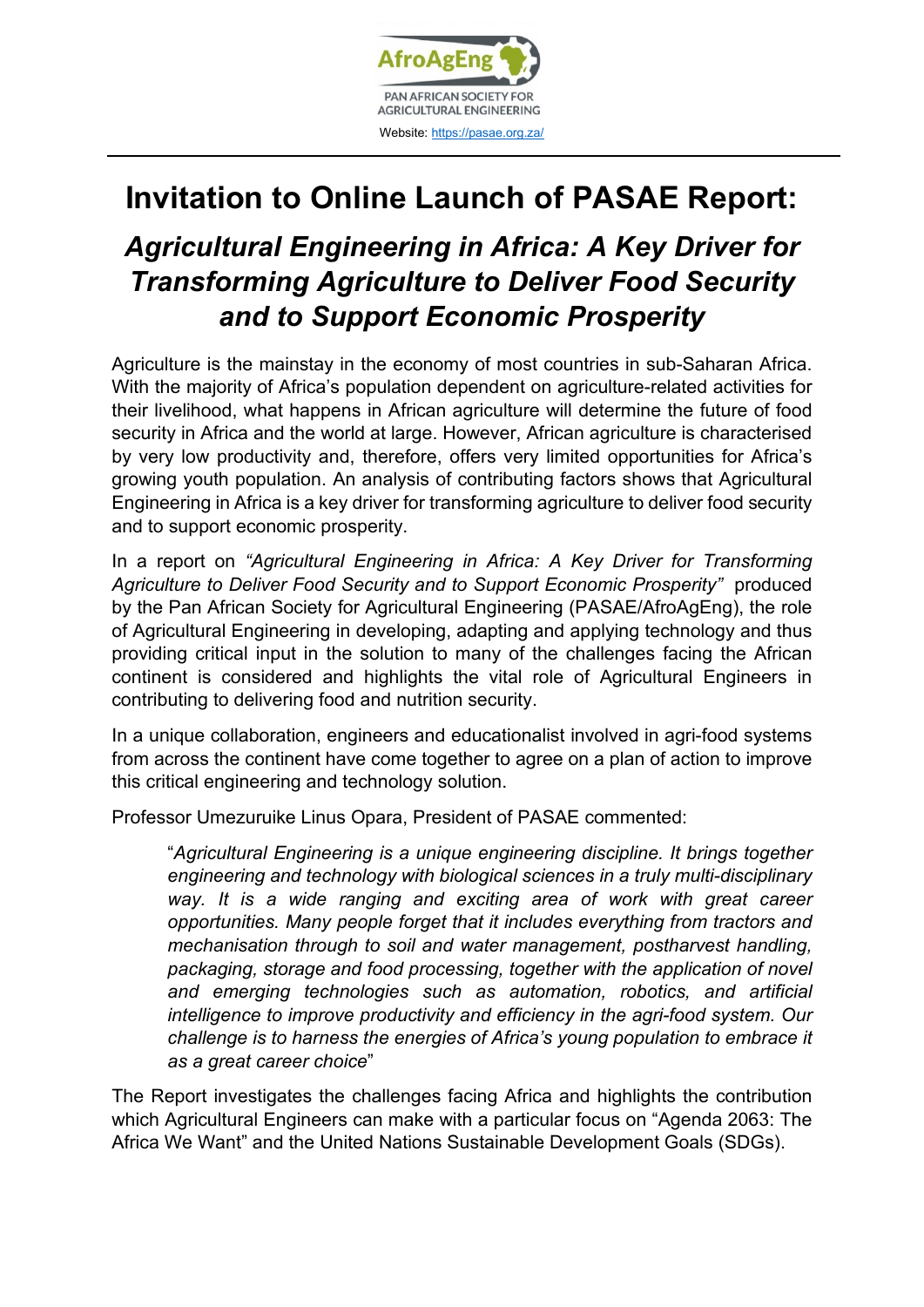

Editor of the Report and international Agricultural Engineering specialist, Alastair Taylor added:

"*It is very clear that Agricultural Engineers will make a huge contribution to the challenges facing Africa and are a crucial component in delivering the aspirations of Africans and the continent. We hope that policy makers and those who shape the future will grasp the contents of this exciting report in their work to utilise and grow the role of this crucially important discipline*".

The Report makes 25 recommendations under the broad areas of Raising the Profile of Agricultural Engineering, Reforming and Modernising the Discipline, Growing the Profession, Creating New Opportunities, and Sustaining the Contribution.

Of great importance is the need to reform technical and academic education for Agricultural Engineering to make it better suited to sustainable agri-food systems, entrepreneurship and the needs of employers. Added dimensions include the impacts of variable and changing climate and the environmental impact of agricultural production systems and the need for environmental regeneration and sustainability – subjects that resonate with many governments and are of great interest to the next generation of technologists.

"*With such a vibrant young population across Africa, it is all of our interests to engage the African youth in seizing the opportunities which Agricultural Engineering offers. We owe it to them to get them involved"* added Mr Taylor.

The report will be launched publicly on Tuesday 3 August 2021. For more information e-mail [event@pasae.org.za](mailto:event@pasae.org.za) or contact Professor Jeff Smithers, e-mail: [smithers@ukzn.ac.za.](mailto:smithers@ukzn.ac.za)

A copy of the report can be downloaded from:<https://pasae.org.za/publications.html>

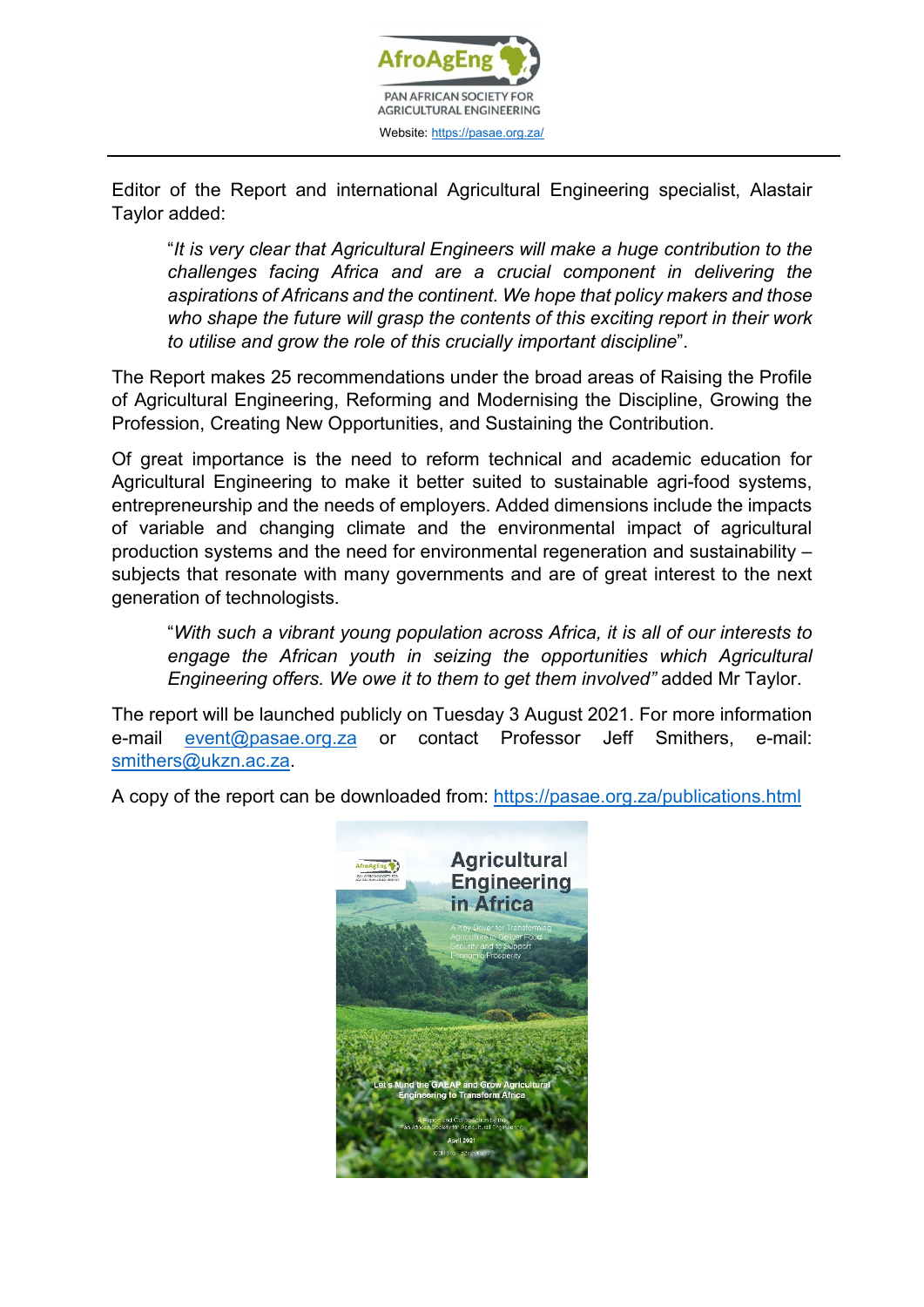

## **Registration and Further Information**

1. The report will be launched on Tuesday 3 August 2021 via the Zoom platform. The invitation and details to register for the launch are as follows:

You are invited to a Zoom meeting. When: **3 August 2021 12:00 PM Johannesburg (GMT+2)**

**Please register in advance for this meeting:** <https://ukzn.zoom.us/meeting/register/tJEqce6prD8tE91290xmJvfXvQ-aOKBCk5W2>

After registering, you will receive a confirmation e-mail containing information about joining the meeting.

- 2. Questions should be referred to either the report editor, Alastair Taylor, at [alast.taylor@gmail.com](mailto:alast.taylor@gmail.com) or the PASAE Secretary-General, Professor Jeff Smithers, at [Smithers@ukzn.ac.za.](mailto:Smithers@ukzn.ac.za)
- 3. The report can be downloaded from:<https://pasae.org.za/publications.html>
- 4. The Pan African Society for Agricultural Engineering (PASAE [http://www.pasae.org.za/\)](http://www.pasae.org.za/) is often referred to as AfroAgEng and was formed in 2012, as the network of professionals in academia, research, industry and policy, as well as companies and private individuals with interest in the application of engineering principles in agriculture, food and related land-based industries. The Mission of AfroAgEng is to promote and advance the profession of Agricultural Engineering in Africa. The Society seeks to become a key knowledge partner and visible policy advocate on the role of engineering and technology in the transformation and industrialization of agriculture in Africa towards Agenda 2063 and beyond – the Africa We Want.